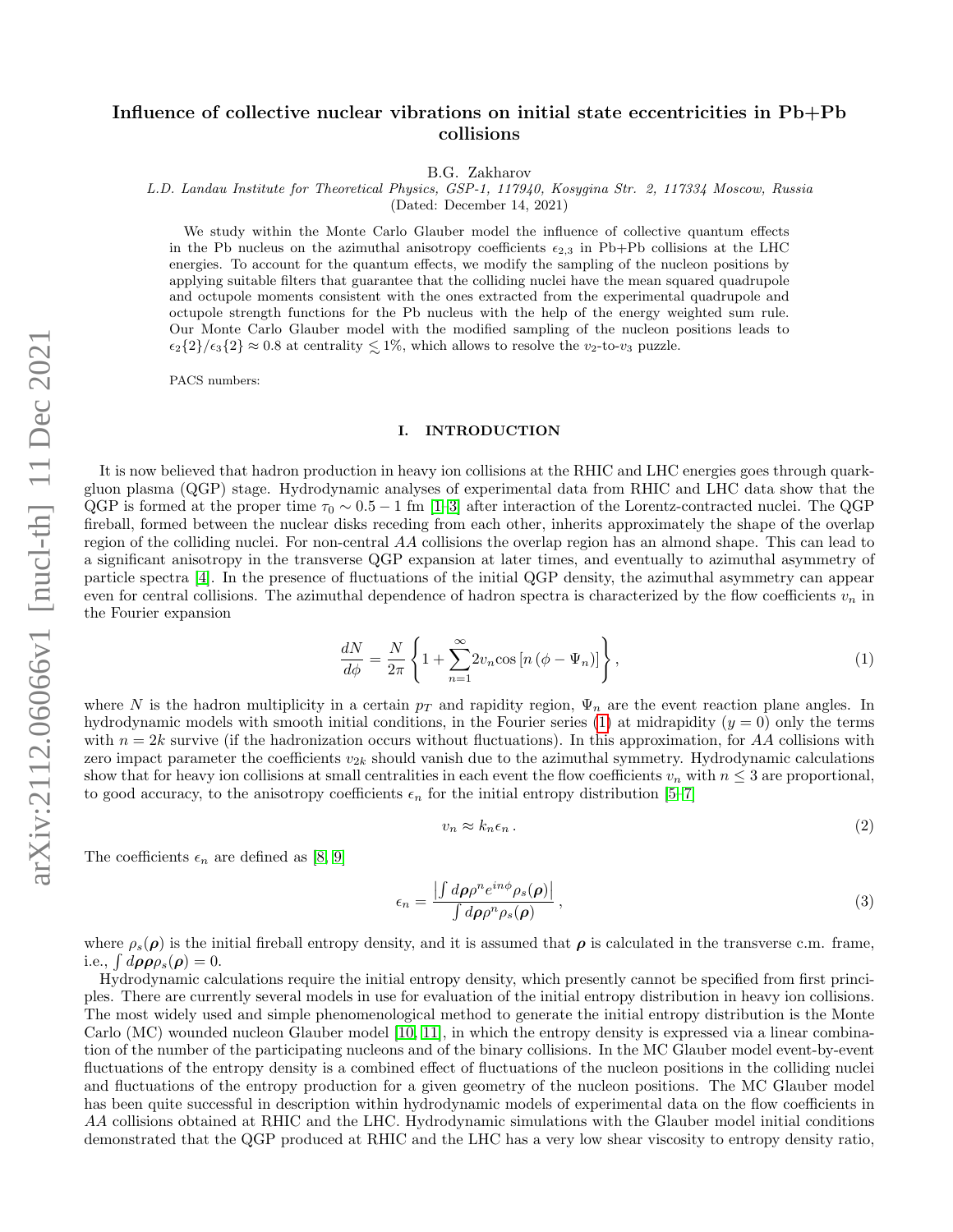which is of the order of the lower quantum bound  $1/4\pi$  [\[12,](#page-11-9) [13\]](#page-11-10). Another more recent phenomenological MC scheme for the entropy production in AA collisions, that was successfully used in hydrodynamic analyses, is the TRENTO model [\[14\]](#page-11-11). In the TRENTO model, similarly to the MC Glauber scheme, the entropy density fluctuations originate from fluctuations of the nucleon positions in the colliding nuclei and fluctuations of the entropy production for a given geometry of the positions of the participating nucleons. This differs from the QCD-inspired IP-Glasma [\[15\]](#page-11-12) and MAGMA [\[16\]](#page-11-13) models, in which the entropy density fluctuations come only from fluctuations of the nucleon positions.

Although hydrodynamic models can reproduce a vast body of data on heavy ion collisions from RHIC and the LHC, in recent years it was found that they have a tension with description of the ratio between  $v_2\{2\}$  and  $v_3\{2\}$ in ultra-central  $(c \to 0)$  Pb+Pb collisions at the LHC energies (so-called  $v_2$ -to- $v_3$  puzzle). Measurements of the flow coefficients in ultra-central 2.76 [\[17\]](#page-11-14) and 5.02 [\[18\]](#page-11-15) TeV Pb+Pb collisions show that  $v_2\{2\}$  and  $v_3\{2\}$  are close to each other. This is in disagreement with hydrodynamic calculations with the MC Glauber and TRENTO model initial conditions that give  $v_2{2v_3{2} \sim 1.25 - 1.4$  [\[19,](#page-11-16) [20\]](#page-11-17). This prediction is mainly due to the fact that for the elliptic flow the coefficient  $k_2$ , in the linear response relation [\(2\)](#page-0-1), is bigger than the coefficient  $k_3$  for the triangular flow (e.g. for ideal hydrodynamics the calculations performed in [\[19\]](#page-11-16) give  $k_2/k_3 \sim 1.35$  for 2.76 TeV Pb+Pb collisions in 0–0.2% centrality bin for  $0.3 < p_T < 3$  GeV, and the ratio  $k_2/k_3$  increases with the QGP shear viscosity [\[6,](#page-11-18) [19\]](#page-11-16)). Simulations of the initial entropy distribution at zero impact parameter within the MC Glauber and TRENTO models give ellipticity  $\epsilon_2$ {2} and triangularity  $\epsilon_3$ {2} that are close to each other (here, as usual,  $\epsilon_n$ {2} =  $\sqrt{\langle \epsilon_n^2 \rangle}$  is the root mean squared (RMS) eccentricity). Therefore, for  $k_2/k_3 > 1$ , the linear response relation [\(2\)](#page-0-1) leads to  $v_2\{2\}/v_3\{2\} > 1$ . The problem with reproducing the experimental ratio  $v_2\{2\}/v_3\{2\}$  in ultra-central Pb+Pb collisions is clearly a serious challenge for the hydrodynamic paradigm of heavy ion collisions, because prediction that  $k_2 > k_3$  seems to be quite reliable.

In recent years, there have been several attempts to explain why in ultra-central Pb+Pb collisions  $v_2\{2\}/v_3\{2\} > 1$ . In Ref. [\[19\]](#page-11-16) the flow coefficients in ultra-central Pb+Pb collisions have been addressed using the MC Glauber and the MC-KLN [\[21,](#page-11-19) [22\]](#page-11-20) initial conditions. It was found that both the MC Glauber and KLN models fail to reproduce the ratio  $v_2\{2\}/v_3\{2\}$ . The authors of [\[19\]](#page-11-16) concluded that the observed ratio  $v_2\{2\}/v_3\{2\} \approx 1$  in ultra-central Pb+Pb collisions requires  $\epsilon_2\{2\}/\epsilon_3\{2\} \sim 0.5 - 0.7$ , which is inconsistent both with predictions of the MC Glauber and MC-KLN models. In Ref. [\[23\]](#page-11-21) the effects of bulk viscous pressure on flow coefficients in ultra-central Pb+Pb collisions have been studied. It was shown that for the IP-Glasma initial conditions the inclusion of bulk viscosity can somewhat reduce  $v_2\{2\}/v_3\{2\}$  ratio. Although the effect is not strong enough to reproduce the experimental  $v_2\{2\}/v_3\{2\}$  well. In Ref. [\[24\]](#page-11-22) the effect of the QCD equation of state on  $v_2{2}/v_3{2}$  has been investigated for the TRENTO model initial conditions. The authors have found that in ultra-central Pb+Pb collisions  $v_2\{2\}/v_3\{2\} \gtrsim 1.2$ , and concluded that the variation of the equation of state does not allow to solve the  $v_2$ -to- $v_3$  puzzle.

In Refs.  $[19, 23, 24]$  $[19, 23, 24]$  $[19, 23, 24]$  it was assumed that the  $2^{08}Pb$  nucleus is spherical. A scenario with an octupole (pear shape) deformation of the  $^{208}$ Pb nucleus has been addressed in [\[20\]](#page-11-17) for the TRENTO initial conditions. This scenario seems to be appealing in the context of the v<sub>2</sub>-to-v<sub>3</sub> puzzle, since for a given ratio  $k_2/k_3$ ,  $v_2\{2\}/v_3\{2\} \propto \epsilon_2\{2\}/\epsilon_3\{2\}$ . And one can expect that the pear deformation of the <sup>208</sup>Pb nucleus should increase somewhat  $\epsilon_3$  {2} (without a significant modification of  $\epsilon_2$ {2}), and consequently should reduce  $v_2$ {2}/v<sub>3</sub>{2}. A pear shape of the <sup>208</sup>Pb nucleus was supported by the results of Ref. [\[25\]](#page-11-23) where, within the generator-coordinate extension of the Hartree-Fock-Bogoliubov method, the authors obtained the octupole deformation parameter  $\beta_3 \sim 0.0375$  for the ground state. However, there the value  $\beta_3 = 0$  has been found within the ordinary Hartree-Fock-Bogoliubov method. More recently, in Ref. [\[26\]](#page-11-24) the value  $\beta_3 = 0$  for the <sup>208</sup>Pb nucleus ground state has also been obtained within the covariant density functional theory. The results of [\[20\]](#page-11-17) show that, for reasonable values of  $\beta_3$ , the scenario with the octupole deformation of the <sup>208</sup>Pb does not lead to a significant improvement in description of the ratio  $v_2\{2\}/v_3\{2\}$  in ultra-central Pb+Pb collisions.

In the studies [\[19,](#page-11-16) [20,](#page-11-17) [23,](#page-11-21) [24\]](#page-11-22), the initial conditions have been generated using the MC sampling of the nucleon positions with the Woods-Saxon (WS) nuclear distribution. In fact, presently this method is the standard approach for MC calculations of the initial conditions in heavy ion collisions. One of the apparent shortcomings of the MC WS sampling of the nucleon positions is that this approach completely ignores the collective dynamical effects for the long range fluctuations of the nucleon positions (which are especially important for calculations of the azimuthal anisotropy coefficients  $\epsilon_n$ ). Indeed, it is well known that the long range nuclear density fluctuations have a collective nature [\[27,](#page-11-25) [28\]](#page-11-26). The collective effects manifest themselves in the presence of giant resonances/vibrations, which correspond to coherent oscillations of the nucleons [\[27,](#page-11-25) [28\]](#page-11-26) (for more recent reviews see [\[29,](#page-11-27) [30\]](#page-12-0)). Since the long range collective effects are ignored in the MC WS sampling of the nucleon positions, there is no guarantee that this approach can mimic the true long range fluctuations of the nuclear density. One can expect that, in the context of the anisotropy coefficients  $\epsilon_2$  and  $\epsilon_3$  for ultra-central Pb+Pb collisions, the most crucial giant vibration modes are the quadrupole and octupole ones. In our previous work [\[31\]](#page-12-1), we have investigated the possible effect of the isosinglet quadrupole giant vibration mode on the  $\epsilon_2\{2\}/\epsilon_3\{2\}$  ratio. The analysis [\[31\]](#page-12-1) was motivated by the fact, established in [\[32\]](#page-12-2), that the MC WS sampling of the nucleon positions leads to a significant overprediction of the mean squared quadrupole moment of the <sup>208</sup>Pb nucleus as compared to that obtained via the experimental parameters of the isosinglet giant quadrupole resonance (ISGQR). The quantum calculation with the help of the energy weighted sum rule (EWSR) for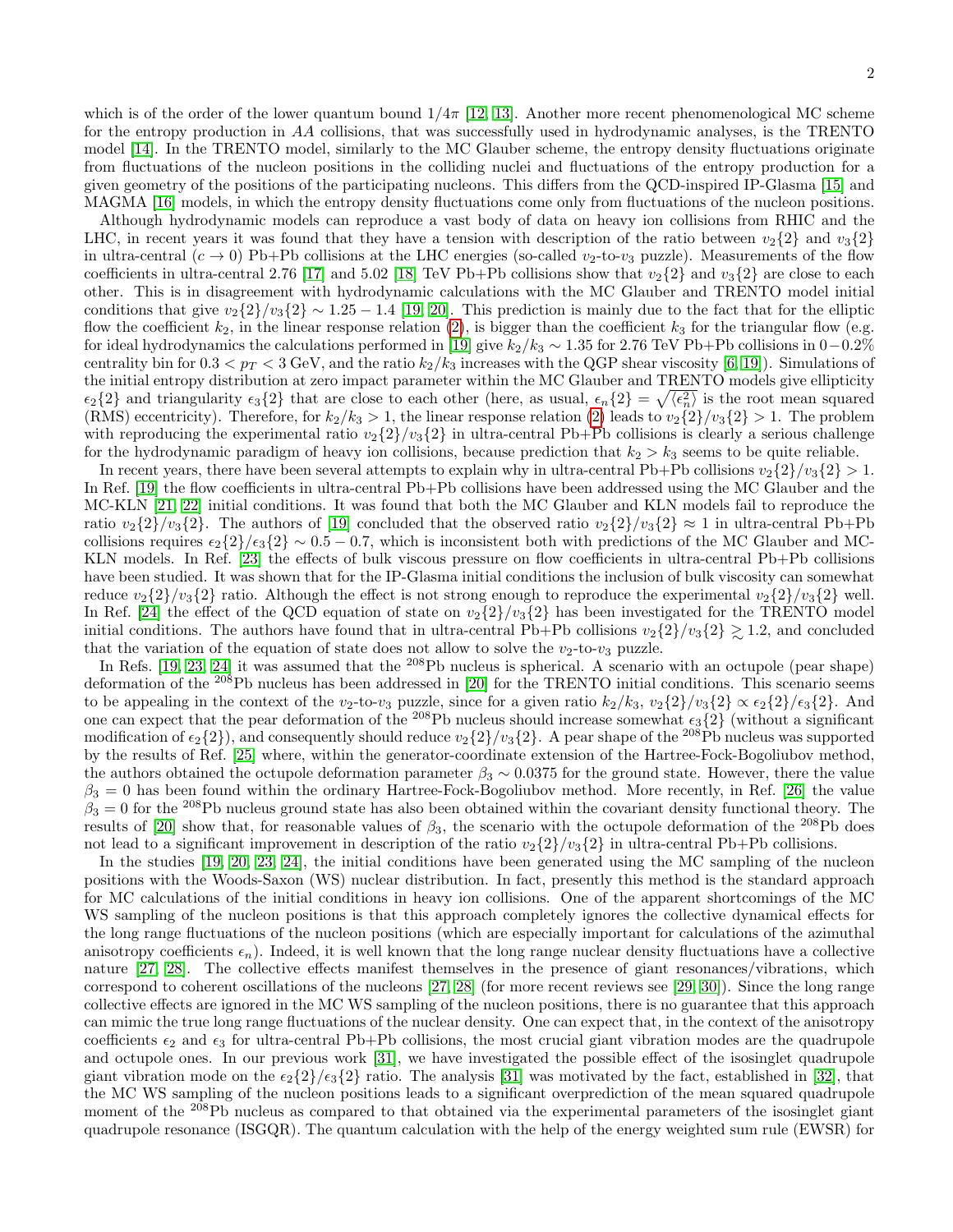3

the quadrupole strength function (for a review, see [\[33\]](#page-12-3)) gives the mean squared quadrupole moment that is smaller than the one calculated with the WS nuclear density by a factor of  $\sim 2.2$  [\[31\]](#page-12-1) (after correcting an error made in [\[32\]](#page-12-2)). This means that prolate and oblate elliptic fluctuations of the <sup>208</sup>Pb nucleus are significantly weaker than predicted by the MC WS sampling of the nucleon positions. For this reason, one can expect that the true many-body nuclear density should give a smaller ellipticity  $\epsilon_2$  than the MC simulation with the standard WS nuclear density. To study quantitatively this effect, in [\[31\]](#page-12-1) we have performed the MC Glauber model calculations of the anisotropy coefficients  $\epsilon_{2,3}$  for central Pb+Pb collisions using a modified method of the MC sampling of the nucleon positions that guarantees that the averaged over all collisions squared quadrupole moments of the colliding nuclei coincide with the mean squared quadrupole moment of the <sup>208</sup>Pb nucleus obtained using the EWSR. The results of [\[31\]](#page-12-1) show that the modified MC sampling with filtering the nucleon positions by the value of the quadrupole moment leads to a noticeable reduction of the ellipticity  $\epsilon_2$ . It was found that the quadrupole moment filtering practically does not change the prediction for the triangularity  $\epsilon_3$ . We have obtained that the MC Glauber model with the quadrupole moment filtering of the nucleon positions gives  $\epsilon_2$ {2}/ $\epsilon_3$ {2}  $\approx$  0.8 for 2.76 and 5.02 TeV central Pb+Pb collisions. Then, adopting the hydrodynamic linear response coefficients  $k_{2,3}$  from [\[19,](#page-11-16) [20,](#page-11-17) [34,](#page-12-4) [35\]](#page-12-5)), we obtained  $v_2\{2\}/v_3\{2\} \approx 0.96 - 1.12$  which agrees reasonably with the data from ALICE [\[18\]](#page-11-15).

One weakness of the analysis [\[31\]](#page-12-1) is that the central Pb+Pb collisions are treated as collisions at zero impact parameter, i.e., calculations of Ref. [\[31\]](#page-12-1) correspond to b-centrality, in the terminology of Ref. [\[36\]](#page-12-6), defined in terms of the impact parameter  $b$  ( $c = \pi b^2/\sigma_{in}^{AA}$  [\[37\]](#page-12-7)). However, experimentally, the centrality of a collision is usually estimated through charged particle multiplicity  $N_{ch}$  in a certain kinematic region. This *n*-centrality is defined as [\[36,](#page-12-6) [37\]](#page-12-7)

$$
c(N_{ch}) = \sum_{N=N_{ch}}^{\infty} P(N), \qquad (4)
$$

where  $P(N)$  is the probability for observing the multiplicity N. Due to multiplicity fluctuations (at a given impact parameter), there is some mismatch between the  $b$ - and  $c$ -centralities [\[36,](#page-12-6) [37\]](#page-12-7). For this reason, one can reasonably worry about the effect of this mismatch on the results of Ref. [\[31\]](#page-12-1) where the effect of n-centrality smearing at a given b-centrality has been ignored. Therefore, it is highly desirable to extend the calculations of [\[31\]](#page-12-1) to the case of the  $n$ -centrality. This is our main purpose in the present paper. Also, we extend the analysis of  $[31]$  to the case of the octupole fluctuations. Investigation of the role of the filtering the nucleon positions by the octupole moment in the MC simulations of Pb+Pb collisions is interesting because the collective pear shape fluctuations may potentially affect the triangularity  $\epsilon_3$  of the fireball. From the available experimental data one can conclude that for the octupole shape fluctuations the mean squared octupole moment of the <sup>208</sup>Pb nucleus may be somewhat larger than the one obtained from the MC WS calculations (see appendix). The latter possibility seems to be very interesting in the context of the  $v_2$ -to- $v_3$  puzzle, because it should lead to an increase of  $\epsilon_3$  (similarly to the case with the pear shape deformation of the ground state [\[20\]](#page-11-17)) and, consequently, to a smaller value of the ratio  $\epsilon_2\{2\}/\epsilon_3\{2\}$ . Note that contrary to the analysis of Ref. [\[31\]](#page-12-1), in the present work we perform calculations for the whole range of centrality. As in [\[31\]](#page-12-1), we use the MC Glauber model developed in [\[38,](#page-12-8) [39\]](#page-12-9), which allows to account for the presence of the meson-baryon component in the nucleon light-cone wave function.

The plan of the paper is as follows. In Sec. 2 we discuss the theoretical framework. In Sec. 3 we present our numerical results. We give conclusions in Sec. 4. In appendix we discuss calculations of the mean squared quadrupole and octupole moments of the <sup>208</sup>Pb nucleus using the EWSR.

## II. THEORETICAL FRAMEWORK

In the present analysis, to generate the initial entropy density we use the MC Glauber approach developed in [\[38,](#page-12-8) [39\]](#page-12-9). This MC Glauber model allows to perform calculations of the entropy production in the standard way, when each nucleon is treated as a one-body state, and accounting for the presence of the meson cloud in the nucleon, when the physical nucleon light-cone function includes the bare nucleon and meson-baryon Fock states. The results of our previous analyses [\[39,](#page-12-9) [40\]](#page-12-10) show that, for both the versions, the predictions of this model for centrality dependence of the midrapidity charged multiplicity density are in very good agreement with experimental data for 0.2 TeV Au+Au collisions at RHIC, 2.76 and 5.02 TeV Pb+Pb, and 5.44 TeV Xe+Xe collisions at the LHC.

### A. Outline of the MC Glauber scheme

In this subsection we briefly outline the algorithm used in our MC Glauber model for the version without the meson-baryon component (in this case, our scheme is similar to the MC Glauber generator GLISSANDO [\[11\]](#page-11-8)). The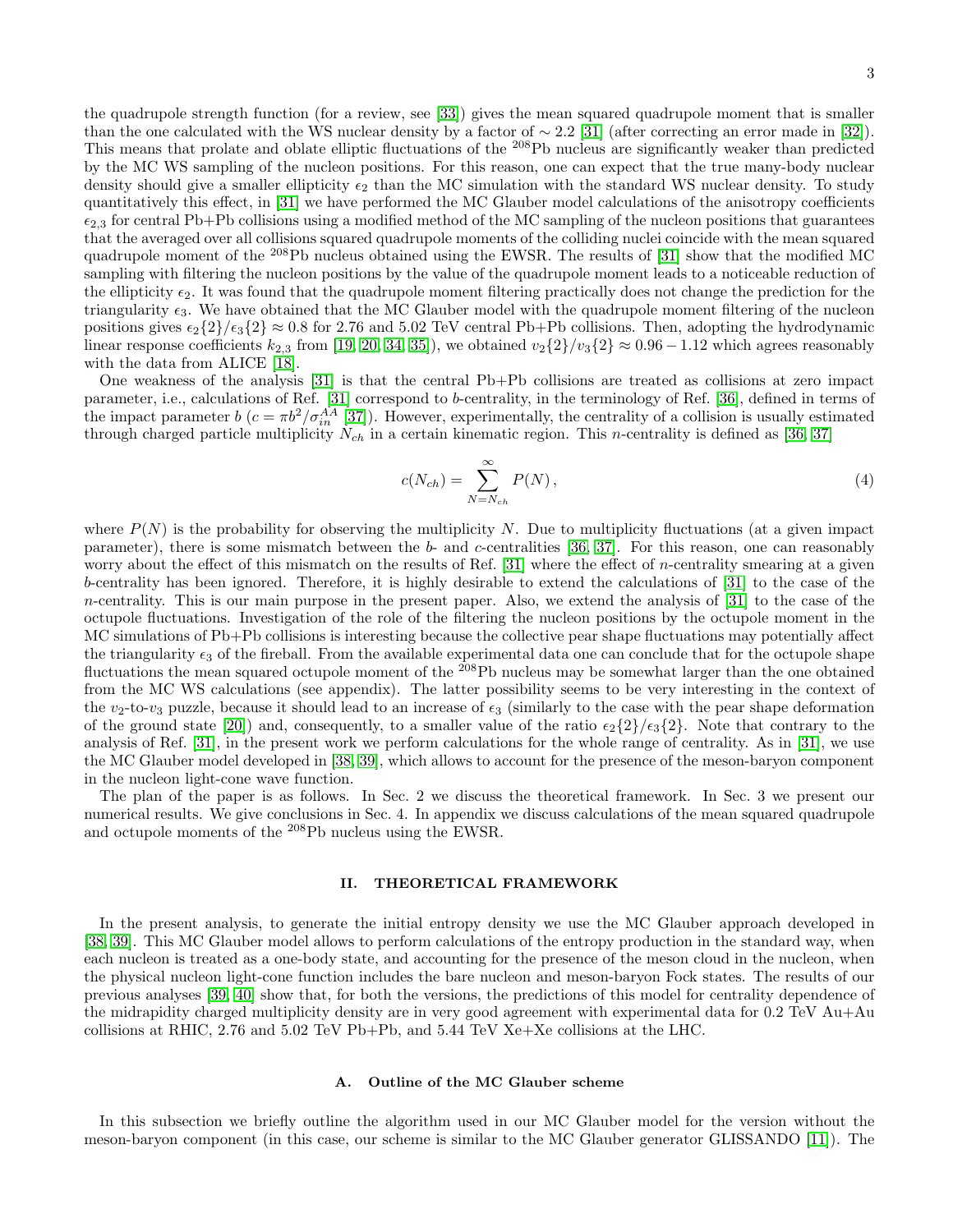entropy generation occurs through the wounded nucleons (WNs) and through the hard binary collisions (BCs). We assume that for each pair of colliding nucleons the cross section of the hard binary collision is suppressed by a factor  $\alpha$  [\[41\]](#page-12-11). The total entropy density in the transverse plane is written as (we consider the central rapidity region)

$$
\rho_s(\rho) = \sum_{i=1}^{N_{wn}} S_{wn}(\rho - \rho_i) + \sum_{i=1}^{N_{bc}} S_{bc}(\rho - \rho'_i) ,
$$
\n(5)

where the  $S_{wn}$  terms corresponds to the WN sources and  $S_{bc}$  terms to the BC sources,  $N_{wn}$  and  $N_{bc}$  are the numbers of the WNs and BCs, respectively. We write  $S_{wn}$  and  $S_{bc}$  as

$$
S_{wn}(\boldsymbol{\rho}) = \frac{(1-\alpha)}{2} s(\boldsymbol{\rho}), \quad S_{bc}(\boldsymbol{\rho}) = s(\boldsymbol{\rho}), \tag{6}
$$

where  $s(\rho)$  is the source entropy distribution. We use for  $s(\rho)$  a Gaussian form

$$
s(\rho) = s_0 \exp\left(-\rho^2/\sigma^2\right)/\pi\sigma^2 \tag{7}
$$

with  $s_0$  the total entropy of the source, and  $\sigma$  width of the source. We assume that the center of each WN entropy source coincides with the WN position, and for each BC the center of the entropy source is located in the middle between the colliding nucleons.

For each entropy source, we treat  $s_0$  as a random variable. We assume that the QGP expansion is isentropic. In this approximation we can treat each entropy source as a source of the charged multiplicity  $n = as_0$  in the unit pseudorapidity interval  $|\eta| < 0.5$  with  $a \approx 7.67$  [\[42\]](#page-12-12). We describe the fluctuations of n by the Gamma distribution

$$
\Gamma(n,\langle n\rangle) = \left(\frac{n}{\langle n\rangle}\right)^{\kappa-1} \frac{\kappa^{\kappa} \exp\left[-n\kappa/\langle n\rangle\right]}{\langle n\rangle \Gamma(\kappa)}\tag{8}
$$

with the parameters  $\langle n \rangle$  and  $\kappa$  adjusted to fit the experimental mean charged multiplicity and its variance in the unit pseudorapidity window  $|\eta| < 0.5$  for pp collisions.

As in the analyses [\[39,](#page-12-9) [40\]](#page-12-10), in the version with the meson-baryon component of the nucleon, for the total weight of the MB states in the physical nucleon we take 40% that allows one to describe the DIS data on the violation of the Gottfried sum rule [\[43\]](#page-12-13). In the sense of the entropy sources, calculation of the initial entropy density in this version is similar to that for the version without  $MB$  component. However, in this case, the entropy sources can be produced in  $BB$ ,  $MB$ , and  $MM$  collisions. The results of [\[39,](#page-12-9) [40\]](#page-12-10) show that both the versions give similar predictions for the midrapidity charged multiplicity density  $dN_{ch}/d\eta$ . However, the version with the MB component requires somewhat smaller value of the parameter  $\alpha$  to fit the measured midrapidity  $dN_{ch}/d\eta$ . In the present analysis we use the values  $\alpha = 0.14(0.09)$  for the versions without(with) the meson-baryon component of the nucleon. These values allow to reproduce very well the data on the centrality dependence of  $dN_{ch}/d\eta$  at  $\eta = 0$  for 2.76 and 5.02 TeV Pb+Pb collisions. For more details on our MC Glauber scheme we refer the reader to Refs. [\[39,](#page-12-9) [40\]](#page-12-10).

#### B. Sampling of nucleon positions

The MC Glauber model gives the algorithm for calculation of the entropy distribution in each AA collision for given nucleon positions in the colliding nuclei. It should be supplemented by a prescription for the MC sampling of the nucleon positions. Usually, in event-by-event simulations of heavy ion collisions, the nucleon positions are generated using the uncorrelated WS distribution (or the WS distribution with a restriction on the minimum distance between two nucleons [\[11,](#page-11-8) [44\]](#page-12-14) to model the NN hard core). However, this procedure completely ignores the collective nature of the long range fluctuations of the nuclear density, and can lead to an incorrect description of the 3D fluctuations of the many-body density of the colliding nuclei. This can translate to incorrect predictions for fluctuations of the initial entropy distribution in AA collisions. As already mentioned in the introduction, from the point of view of heavy ion collisions, the most important collective fluctuations are related to the quadrupole and octupole vibration modes. Their magnitude can be characterized by the squared L-multipole moment (we denote it as  $Q_L^2$ ) for  $L = 2$ and 3 defined via the spherical harmonics (see appendix). In [\[31\]](#page-12-1) we have suggested a simple systematic method for calculations of the mean squared multipole moments,  $\langle Q_L^2 \rangle$ , for arbitrary L from experimental strength functions using the EWSR (for completeness, in appendix we outline it). For the  $L = 2$  mode this method gives the mean squared quadrupole moment of the <sup>208</sup> Pb nucleus that is smaller than predicted by the MC simulation with the WS nuclear density by the factor  $r_2 \approx 2.25$  (see appendix). One can expect that the overprediction of the  $L = 2$  fluctuations of the <sup>208</sup>Pb nuclear density may translate to an overprediction of the ellipticity  $\epsilon_2$  in the MC simulation of ultra-central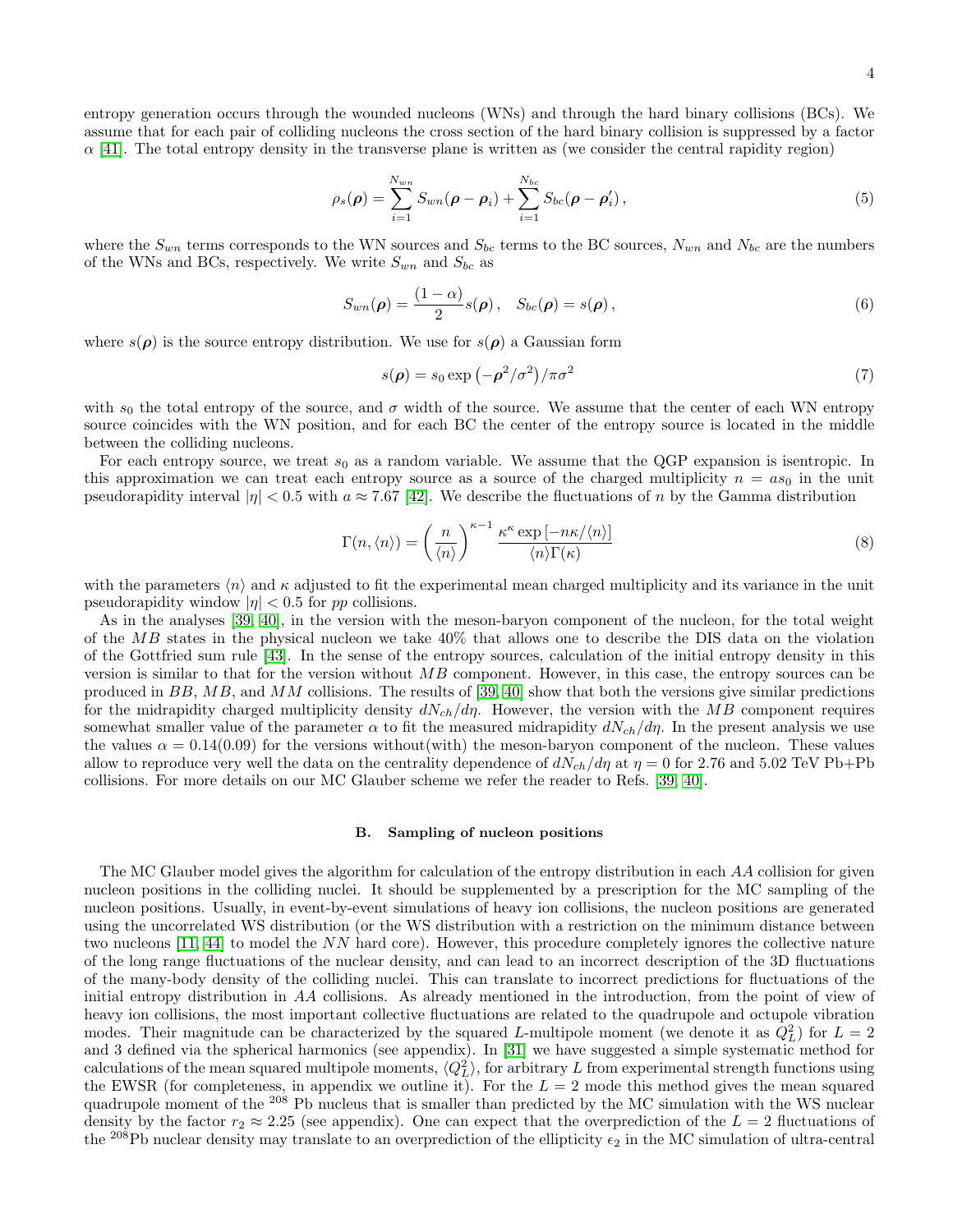Pb+Pb collisions. In Ref. [\[31\]](#page-12-1) we have proposed a simple method for curing this problem by performing the MC sampling of the nucleon positions with a suitable  $Q_2^2$ -filter, which should guarantee the true value of  $\langle Q_2^2 \rangle$  for the final sample of the nucleon positions. In Ref. [\[31\]](#page-12-1) we have performed calculations using two different  $Q_2^2$ -filters with smooth and sharp filtering. In the smooth version we used a  $Q_2^2$ -filter that generated a set of the nucleon positions with distribution in  $Q_2^2$  which was equal to the rescaled by the factor  $r_2$   $Q_2^2$  distribution for the WS nuclear distribution. In the second method we merely selected only the nucleon configurations with  $Q_2^2 < Q_{2\text{max}}^2$  with  $Q_{2\text{max}}^2$  adjusted to provide in the MC sampling the correct EWSR  $\langle Q_2^2 \rangle$ . It was found that these two very different filters give practically identical results for  $\epsilon_{2,3}{2}.$ 

As in Ref. [\[31\]](#page-12-1), in the present analysis we perform calculations using smooth and sharp  $Q_2^2$ -filterings of the nucleon positions. In the first case, we use in the MC sampling of the nucleon positions a smooth  $Q_2^2$ -filter which generates the nucleon positions with the  $Q_2^2$  distribution given by

<span id="page-4-0"></span>
$$
P(Q_2^2) = C \exp(-(Q_2^2/a_2)^2) P_{WS}(Q_2^2), \qquad (9)
$$

where  $P_{WS}$  is the  $Q_2^2$  distribution for the ordinary unfiltered MC WS sampling of the nucleon positions, C is the normalization constant, and  $a_2$  is the parameter adjusted to have  $\langle Q_2^2 \rangle = \langle Q_2^2 \rangle_{WS}/r_2$ . From the point of view of numerical computations, the ansatz [\(9\)](#page-4-0) with the Gaussian suppression factor  $\exp(-(Q_2^2/a_2)^2)$  is simpler than the method of [\[31\]](#page-12-1), with rescaling the original WS distribution  $P_{WS}(Q_2^2)$ . In the second method, as in [31], we use a sharp filter with a cutoff  $Q_2^2 < Q_{2\text{max}}^2$  with  $Q_{2\text{max}}^2$  adjusted to have  $\langle Q_2^2 \rangle = \langle Q_2^2 \rangle_{WS}/r_2$ . As in [\[31\]](#page-12-1), we have found that predictions for  $\epsilon_{2,3}$  obtained for the smooth and sharp  $Q_2^2$ -filters are practically indistinguishable.

In the present analysis, in addition to the effect of the quadrupole vibrations addressed in [\[31\]](#page-12-1), we also study the influence on the anisotropy coefficients  $\epsilon_{2,3}$  of the octupole  $(L = 3)$  vibrations of the <sup>208</sup>Pb nucleus. Similarly to the case of the quadrupole fluctuations of the 3D nuclear density, an inappropriate description of the octupole 3D nuclear density fluctuations in the MC WS sampling of the nucleon positions can lead to incorrect predictions for the 2D initial entropy fluctuations in Pb+Pb collisions. It is reasonable to expect that for ultra-central Pb+Pb collisions the changes in the octupole 3D fluctuations of the nuclear density will mostly affect the triangularity  $\epsilon_3$ .

Unfortunately, there are rather large uncertainties in the experimental data on the octupole strength function of the <sup>208</sup>Pb nucleus (see appendix), which translate to considerable uncertainties in the value of the mean squared octupole moment obtained using the EWSR. Calculations using the EWSR and the available data on the octupole strength function of the <sup>208</sup>Pb nucleus, show that the ratio of the mean squared octupole moment predicted by the WS <sup>208</sup>Pb nuclear density to the true one should most likely lie within the range  $0.7 < r_3 < 0.84$  (see appendix). Thus, contrary to the situation with the quadrupole mode, it is possible that the WS nuclear density somewhat underpredicts the 3D octupole fluctuations of the <sup>208</sup>Pb nucleus. To model the effect of possible enhancement of the octupole fluctuations for the <sup>208</sup>Pb nucleus on the initial entropy distribution, we use, similarly to the case of the quadrupole mode, two types of filters in the sampling of the nucleon positions. In this first method, we use a smooth  $Q_3^2$ -filter, which generates the nucleon positions with the distribution in  $Q_3^2$  given by

$$
P(Q_3^2) = C[1 - \exp(-(Q_3^2/a_3)^2)]P_{WS}(Q_3^2).
$$
\n(10)

In the second method, we use a sharp filter that selects only the configurations with  $Q_3^2 > Q_{3\text{min}}^2$ . The values of  $a_3$ and  $Q_{2\text{max}}^2$  are adjusted to have  $\langle Q_3^2 \rangle = \langle Q_3^2 \rangle_{WS}/r_3$ . Both these prescriptions push the  $\langle Q_3^2 \rangle$  to higher values. As for the  $L = 2$  mode, we have found that predictions for  $\epsilon_{2,3}$  obtained for the smooth and sharp  $Q_3^2$ -filters are practically identical. It is worth noting that although our  $Q_{2,3}^2$ -filters give significant changes in the distributions in  $Q_{2,3}^2$  for the generated set of the nucleon positions, they give almost zero effect on the one-nucleon density distribution (i.e., after the  $Q_{2,3}^2$ -filtering we have the same WS density distribution).

In Fig. 1a we plot the distributions in the squared  $L = 2$  multiple moment obtained for the ordinary MC sampling of the nucleon positions for uncorrelated WS density of the <sup>208</sup>Pb nucleus without and with  $Q_2^2$ -filtering (for the smooth  $Q_2^2$ -filter that corresponds to  $r_2 = 2.25$ ). In Fig. 1b we show similar results for the  $L = 3$  mode. For this mode we show the results for two filtered distributions for  $r_3 = 0.84$  and 0.7. We use in Fig. 1 the dimensionless variables  $q_L = Q_L^2/AR_A^{2L}$ , where  $R_A$  is the nucleus radius in the WS parametrization of the <sup>208</sup>Pb nuclear density [\(A1\)](#page-9-0).

It is worth noting that our numerical calculations show that the  $Q_2^2(Q_3^2)$ -filtering practically does not affect the  $Q_3^2(Q_2^2)$  distribution. This occurs because to very good accuracy the original two dimensional distribution in  $Q_{2,3}^2$ , for the MC WS sampling of the nucleon positions, can be written in a factorized form

$$
P_{WS}(Q_2^2, Q_3^2) \approx P_{WS}(Q_2^2) P_{WS}(Q_3^2). \tag{11}
$$

Note that, similarly to the cases when the  $Q_2^2$ - and  $Q_3^2$ -filters are applied separately, our numerical calculations show that for simultaneous use of the  $Q_2^2$ - and  $Q_3^2$ -filters predictions for  $\epsilon_{2,3}$  turn out to be practically identical for the smooth and sharp filters.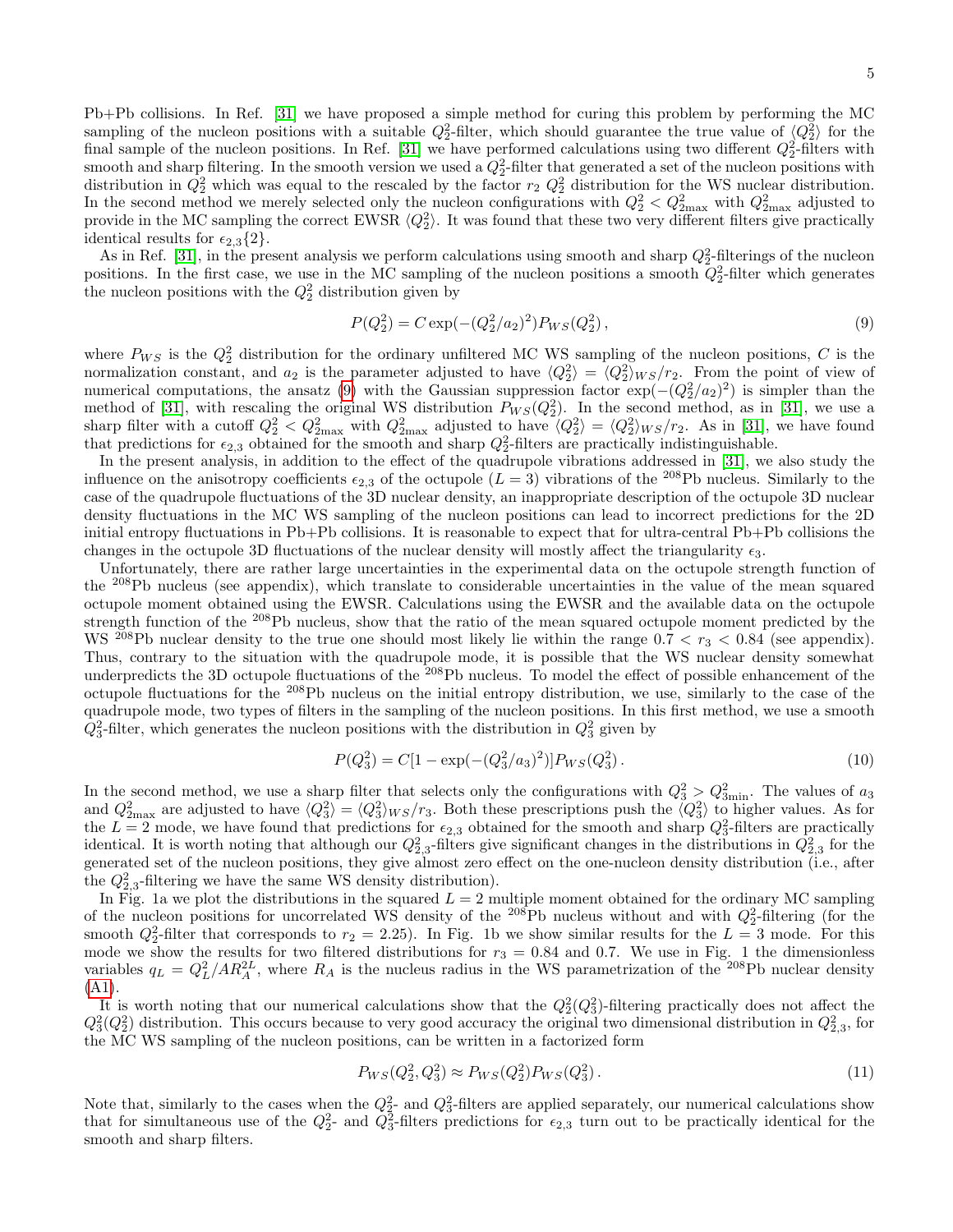

FIG. 1: (a) The distribution in the squared quadrupole moment in terms of the dimensionless variable  $q_2 = Q_2^2/AR_A^4$  for the <sup>208</sup>Pb nucleus obtained using the ordinary MC sampling of the nucleon positions for the WS nuclear density (solid) and with filtering the nucleon positions (dashed) that gives the mean squared quadrupole moment reduced by the factor  $r_2 \approx 2.25$ (see text for explanations). (b) The distribution in the squared octupole moment in terms of the dimensionless variable  $q_3 = Q_3^2/AR_A^6$  for the <sup>208</sup>Pb nucleus obtained using the ordinary MC sampling of the nucleon positions for the WS nuclear density (solid) and with filtering the nucleon positions that gives the mean squared octupole moment increased by the factor  $1/r_3$  for  $r_3 = 0.84$  (dashed) and 0.7 (dotted).

We have also investigated the effect of the modification of the distribution in the isovector dipole moment. For the isovector dipole fluctuations, the MC sampling of the nuclear configurations with the WS nuclear density leads to the mean squared dipole moment that is larger by a factor of  $\sim 5-6$  than that obtained from the parameters of the isovector dipole resonance [\[32,](#page-12-2) [45\]](#page-12-15). The isovector giant dipole resonance corresponds to the collective oscillations of the protons and neutrons in opposite directions [\[27,](#page-11-25) [28\]](#page-11-26). This mode can lead to a prolate form of the nucleon distribution (i.e. it generates some quadrupole moment), and in principle inadequate description of this mode could affect the geometry of the entropy distribution in Pb+Pb collisions. However, we have found the effect of the modification of the MC sampling of the nucleon positions for the isovector dipole mode (in the same way as we do it for the isosinglet quadrupole mode) on the results for  $\epsilon_{2,3}$  turns out to be practically negligible. Physically, this is due to a very small statistical weight (among the quadrupole fluctuations) of the fluctuations with the collective displacement of all the protons and all the neutrons in opposite directions. Therefore, a modification of the the distribution in the isovector dipole moment in the MC sampling of the nucleon positions gives almost zero effect on  $\epsilon_{2,3}$ .

It is worth noting that the sampling of the nucleon positions for the WS nuclear density leads to some overprediction of the pure radial fluctuations, corresponding to the monopole  $(L = 0)$  vibration mode, as compared to prediction from the EWSR for the experimental monopole strength function (see appendix). However, intuitively one could expect that the effect of the radial fluctuations should be immaterial for the eccentricities  $\epsilon_{2,3}$  (especially at small centralities), and the disagreement between the  $L = 0$  moments for the WS sampling of the nucleon positions and that obtained from the EWSR should not be important. Our calculations confirm this, we have found that adding the filtering for the  $L = 0$  mode practically does not affect the azimuthal coefficients  $\epsilon_{2,3}$ , hence we have not used a filter for the  $L = 0$  mode.

Finally, we would like to emphasize that the fact that all our predictions for  $\epsilon_{2,3}\{2\}$  for the smooth and sharp filters are practically identical is very encouraging from the point of view of the validity of the strategy to mimic collective effects by simple  $Q_{2,3}^2$ -filterings the nucleon positions. Indeed, our smooth and sharp filters lead to radically different distributions in  $Q_2^2$  and  $Q_3^2$ . It is clear that the many-body densities for these filters are also radically different. Nevertheless, we obtain practically identical  $\epsilon_{2,3}{2}$ , if both the versions lead to the same values of  $\langle Q_2^2 \rangle$  and  $\langle Q_3^2 \rangle$ , and the difference in their other characteristics (say, the difference in the values of  $\langle (Q_{2,3}^2)^2 \rangle$ ) has a negligible effect on  $\epsilon_{2,3}\{2\}$ <sup>1</sup>. This feature of the Glauber model predictions for  $\epsilon_{2,3}\{2\}$  allows us to expect that our results for  $\epsilon_{2,3}\{2\}$ should be close to those for the true many-body density, provided that we use the  $Q_{2,3}^2$ -filters guaranteeing the correct

<sup>&</sup>lt;sup>1</sup> The reason for this property of  $\epsilon_{2,3}$  {2} is unclear. It may be connected with the fact that in the Glauber wounded nucleon model the variance of  $\epsilon_n$  (as  $\langle Q_{2,3}^2 \rangle$ ) depends only on the two-nucleon correlators for the colliding nuclei. While  $\langle (Q_{2,3}^2)^2 \rangle$  depend on the four-nucleon correlators as well, which are not important for the variance of  $\epsilon_n$  at all.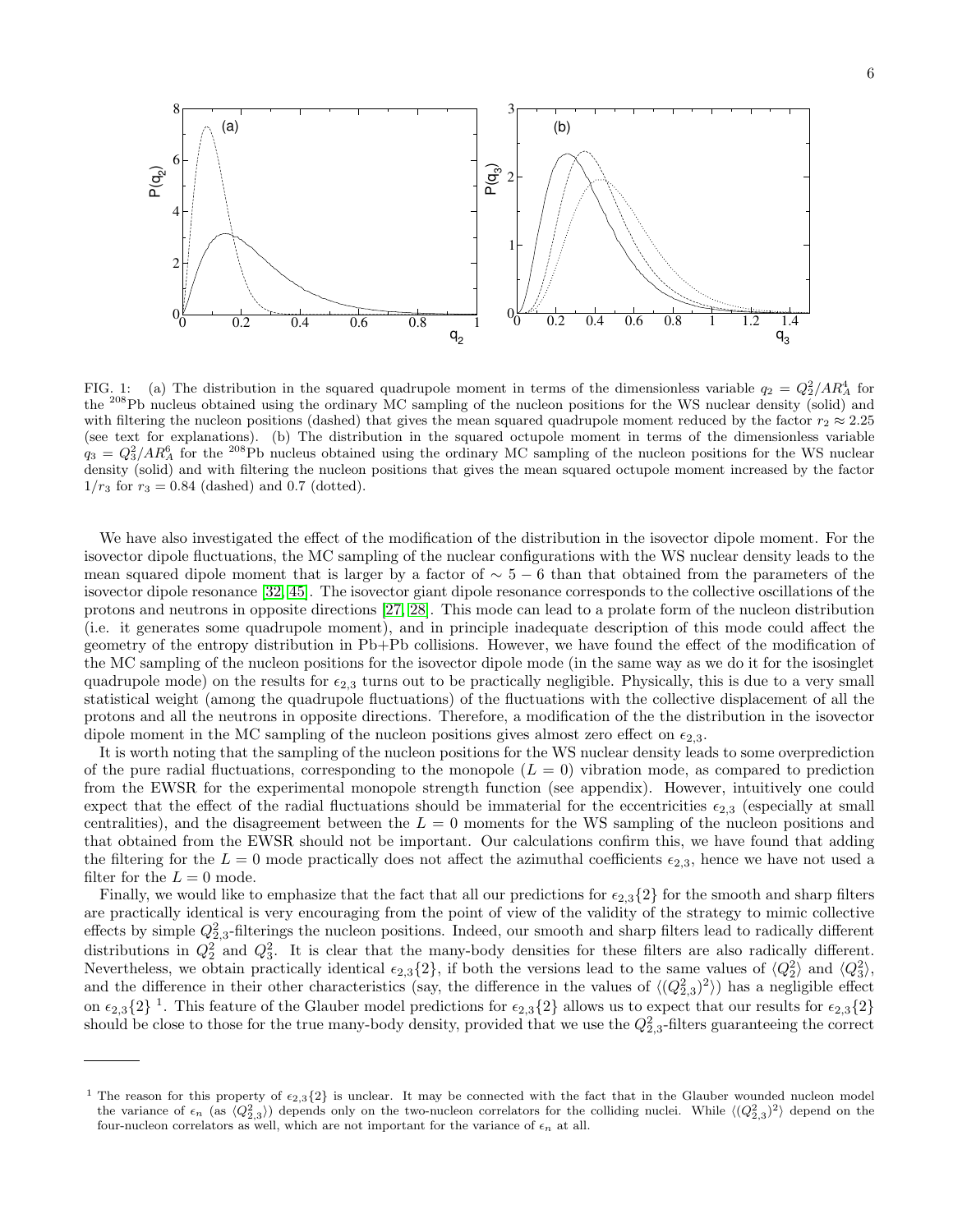values of  $\langle Q_2^2 \rangle$  and  $\langle Q_3^2 \rangle$ .



# III. NUMERICAL RESULTS FOR  $\epsilon_2$ {2} AND  $\epsilon_3$ {2}

FIG. 2: The rms azimuthal coefficients  $\epsilon_2$  {2} (solid) and  $\epsilon_3$  {2} (dashed) vs centrality for 5.02 TeV Pb+Pb collisions obtained within the MC Glauber model without (a) and with (b) the meson-baryon component of the nucleon using the ordinary MC WS sampling of the nucleon positions.



FIG. 3: The rms azimuthal coefficients  $\epsilon_2$ {2} (solid) and  $\epsilon_3$ {2} (dashed) vs centrality for 5.02 TeV Pb+Pb collisions obtained within the MC Glauber model without (a) and with (b) the meson-baryon component of the nucleon using the MC WS sampling of the nucleon positions with the smooth  $Q_2^2$ -filter that gives  $\langle Q_2^2 \rangle = \langle Q_2^2 \rangle_{WS}/r_2$  with  $r_2 = 2.25$  (see text for explanations).

In this section we present our numerical results for the rms ellipticity  $\epsilon_2$ {2} and triangularity  $\epsilon_3$ {2} for 5.02 TeV Pb+Pb collisions <sup>2</sup>. The results for 2.76 TeV Pb+Pb collisions are very close to those for 5.02 TeV, and hence we do not show them. For the versions with the  $Q_{2,3}^2$ -filtering, we present the results obtained with the smooth filters (as we already said, the results for the versions with the smooth and sharp  $Q_{2,3}^2$ -filters are practically indistinguishable). The results have been obtained by generating  $\sim 6 \cdot 10^6$  Pb+Pb collisions, i.e. we have about  $6 \cdot 10^4$  events in the region  $c \lesssim 1\%$ , which is most interesting in the context of the v<sub>2</sub>-to-v<sub>3</sub> puzzle. We have performed calculations for the Glauber schemes with and without the meson-baryon component of the nucleon. We present the results obtained for

<sup>&</sup>lt;sup>2</sup> Note that our calculations show that the  $Q_2^2$ - and  $Q_3^2$ -filterings give almost zero effect on the higher harmonics  $\epsilon_4$  and  $\epsilon_5$ , and hence we do not show them.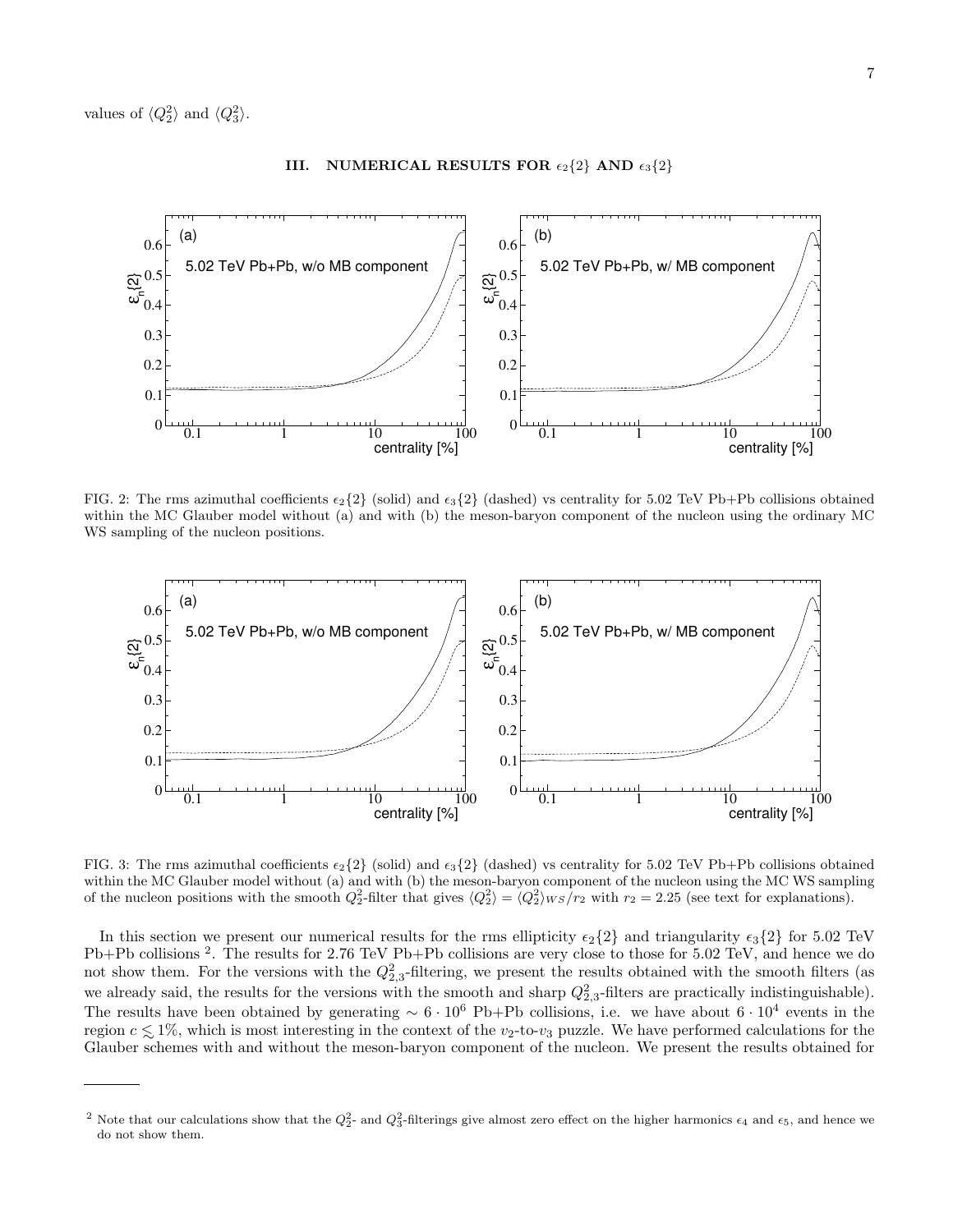

FIG. 4: The rms azimuthal coefficients  $\epsilon_2$  {2} (solid) and  $\epsilon_3$  {2} (dashed) vs centrality for 5.02 TeV Pb+Pb collisions obtained within the MC Glauber model without (a) and with (b) the meson-baryon component of the nucleon using the MC WS sampling of the nucleon positions with the smooth  $Q_2^2$ - and  $Q_2^2$ -filters that give  $\langle Q_2^2 \rangle = \langle Q_2^2 \rangle_{WS}/r_2$  with  $r_2 = 2.25$  and  $\langle Q_3^2 \rangle = \langle Q_3^2 \rangle_{WS}/r_3$ with  $r_3 = 0.84$  (see text for explanations).



FIG. 5: Same as in Fig. 4 for  $r_3 = 0.7$ .

the entropy sources with the Gaussian width parameter  $\sigma = 0.4$  fm. In the small centrality region ( $\lesssim 5 - 10\%$ ), that is interesting in the context of the  $v_2$ -to- $v_3$  puzzle, the predictions for  $\epsilon_{2,3}{2}$  have very low sensitivity to the value of σ. We have checked this by performing calculations for the value  $\sigma = 0.7$  fm. In this case,  $\epsilon_{2,3}$ {2} become somewhat smaller at large centralities (by  $\sim 5-7\%$  at  $c \sim 50\%$ ), but at centrality  $\leq 5-10\%$  the results are very close to those for  $\sigma = 0.4$  fm.

In Figs. 2a and 2b we show the results for centrality dependence of  $\epsilon_{2,3}{2}$  for the ordinary MC WS sampling of the nucleon positions (i.e., without applying any  $Q_{2,3}^2$ -filters). From Figs. 2a and 2b one can see that the results for  $\epsilon_{2,3}\{2\}$  in the versions without and with the meson-baryon component are very similar. For the curves shown in Fig. 2, we have on average  $\epsilon_2\{2\}/\epsilon_3\{2\} \approx 0.94 - 0.95$  at  $c \lesssim 1\%$ . In Figs. 3a and 3b we show  $\epsilon_{2,3}\{2\}$  obtained with the MC sampling of the nucleon positions with applying the smooth  $Q_2^2$ -filter, which gives for the colliding nuclei  $\langle Q_2^2 \rangle = \langle Q_2^2 \rangle_{WS}/r_2$  with  $r_2 = 2.25$ , i.e., the mean squared quadrupole moment consistent with the EWSR prediction. From comparison of the results shown in Figs. 2 and 3, one case see that the presence of the  $Q_2^2$ -filter noticeably reduces  $\epsilon_2$ {2}, but almost does not affect  $\epsilon_3$ {2}. For Fig. 3, at  $c \lesssim 1\%$  we have on average  $\epsilon_2$ {2}/ $\epsilon_3$ {2} ≈ 0.82 − 0.84. Note that the value of the ratio  $\epsilon_2$ {2}/ $\epsilon_3$ {2} at  $c \le 0.1\%$  for the curves shown in Fig. 3, is just by ∼ 2% larger than that obtained in Ref. [\[31\]](#page-12-1) in similar calculations for zero impact parameter.

In Figs. 4a and 4b we plot  $\epsilon_{2,3}{2}$  obtained with the MC sampling of the nucleon positions with applying simultaneously the smooth  $Q_2^2$ - and  $Q_3^2$ -filters, that give for the colliding nuclei  $\langle Q_{2,3}^2 \rangle = \langle Q_{2,3}^2 \rangle_{WS}/r_{2,3}$  with  $r_2 = 2.25$  and  $r_3 = 0.84$ . The addition of the  $Q_3^2$ -filtering for  $r_3 = 0.84$  increases  $\epsilon_3\{2\}$  by ∼ 2% at  $c \le 1$ %, and in this centrality region we have now on average  $\epsilon_2\{2\}/\epsilon_3\{2\} \approx 0.8 - 0.82$ . In Fig. 5 we show the results similar to that plotted in Fig.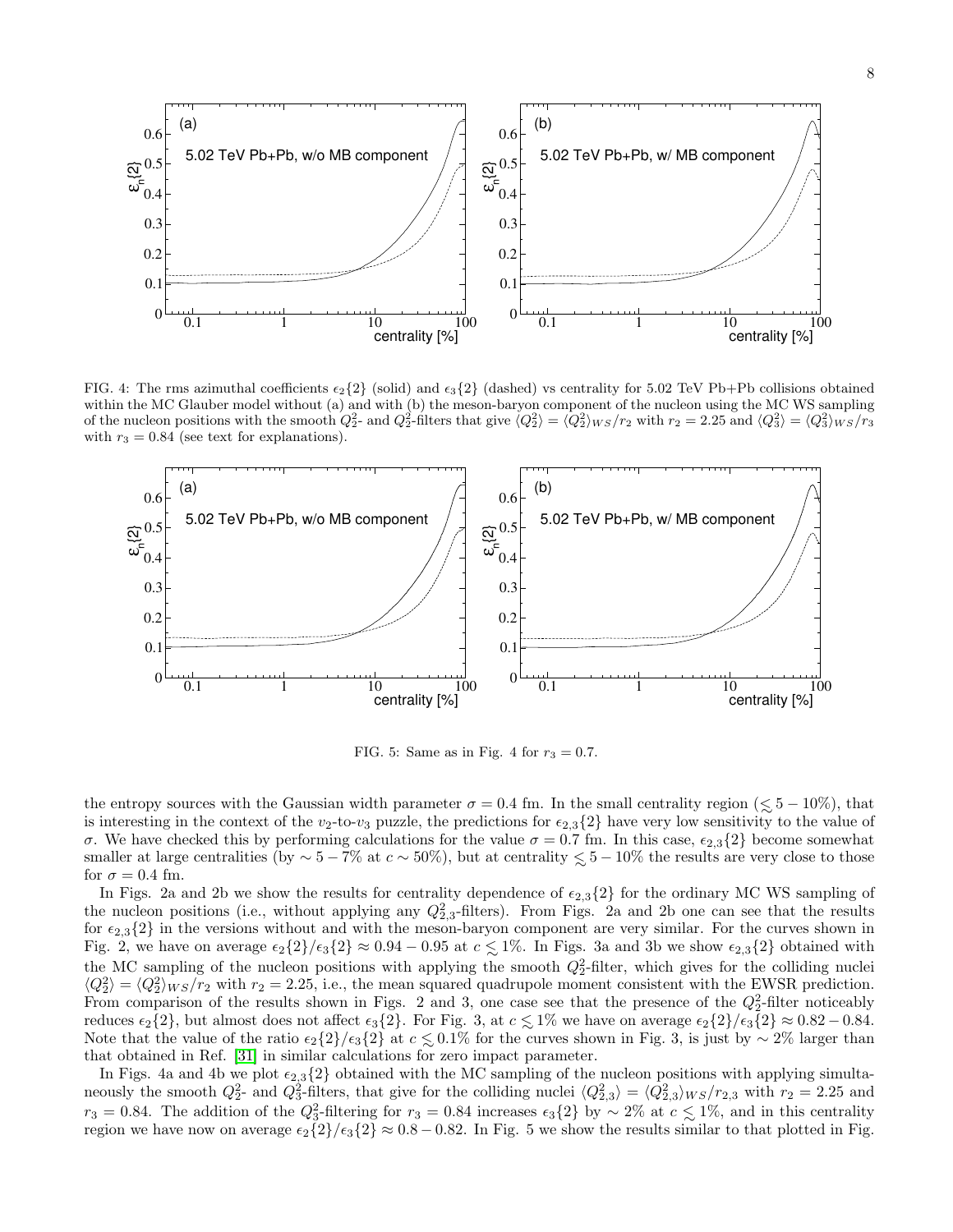4, but for  $r_3 = 0.7$ . In this version, at  $c \leq 1\%$  we have on average  $\epsilon_2\{2\}/\epsilon_3\{2\} \approx 0.78 - 0.81$ . From comparison of the results shown in Fig. 3 with that shown in Figs. 4 and 5, one can see that the  $Q_3^2$ -filtering increases slightly  $\epsilon_3\{2\}$ , without a noticeable effect on the value of  $\epsilon_2$ {2}. The results shown in Figs. 3, 4 and 5 demonstrate that the effect of the  $Q_{2,3}^2$ -filters becomes seen only at  $c \lesssim 10\%$ . From Figs. 3, 4 and 5, one can see that, in the most interesting (in the context of the v<sub>2</sub>-to-v<sub>3</sub> puzzle) region of small centralities  $c \lesssim 1\%$ , modification of the MC sampling of the nucleon positions with the  $Q_2^2$ - and  $Q_3^2$ -filters increases the difference  $\epsilon_3\{2\} - \epsilon_2\{2\}$  by a factor of ~ 3. Note that our values for the ratio  $\epsilon_2\{2\}/\epsilon_3\{2\}$  at  $c \lesssim 1\%$ , for the versions with the  $Q_{2,3}^2$ -filtering, are smaller than those obtained within the MC-KLN model in Ref. [\[19\]](#page-11-16) by  $15-20\%$ , and by  $\sim 10-15\%$  than obtained within the TRENTO scheme in Ref. [\[20\]](#page-11-17) (for the octupole deformation parameter  $\beta_3 \sim 0 - 0.0375$ ). As compared to calculations of Ref. [\[46\]](#page-12-16) within the MAGMA model our values of the ratio  $\epsilon_2\{2\}/\epsilon_3\{2\}$  are smaller by a factor of ~ 1.65.

From the point of view the  $v_2$ -to- $v_3$  puzzle, it is interesting to know the ratio  $k_2 \epsilon_2 \{2\}/k_3 \epsilon_3 \{2\}$ . Hydrodynamic simulations of Pb+Pb collisions at the LHC energies give  $k_2/k_3 \approx 1.2 - 1.4$  [\[19,](#page-11-16) [20,](#page-11-17) [34,](#page-12-4) [35\]](#page-12-5) for small centralities  $(c ≤ 2%)$ . Our results shown in Figs. 4 and 5 with the MC sampling of the nucleon positions with the simultaneous  $Q_2^2$ -filtering (with  $r_2 = 2.25$ ) and  $Q_3^2$ -filtering for centrality ~ 0.1–0.2% give  $\epsilon_2\{2\}/\epsilon_3\{2\} \approx 0.8(0.78)$  at  $r_3 = 0.84(0.7)$ . These values of  $\epsilon_2\{2\}/\epsilon_3\{2\}$  lead to  $0.96(0.94) < k_2\epsilon_2\{2\}/k_3\epsilon_3\{2\} < 1.12(1.1)$  for  $r_3 = 0.84(0.7)$  and  $1.2 < k_2/k_3 < 1.4$ . This agrees reasonably with the ALICE measurements [\[18\]](#page-11-15) for 2.76 and 5.02 TeV Pb+Pb collisions that give at  $c \to 0$  $v_2\{2\}/v_3\{2\} \approx 1.08 \pm 0.05.$ 

The above results have been obtained for the uncorrelated WS nuclear density. We also performed calculations replacing it by the WS nuclear density with the hard NN repulsion for the expulsion radius  $r_c = 0.9$  [\[44\]](#page-12-14) and 0.6 [\[47\]](#page-12-17) fm. We have found that the NN hard core changes slightly the values of  $\epsilon_{2,3}$  for MC simulations without the  $Q_{2,3}^2$ -filtering. However, for the version with the simultaneous  $Q_{2,3}^2$ -filtering predictions for  $\epsilon_{2,3}{2}$  are very close to those for the uncorrelated WS nuclear density. This fact shows that predictions for  $\epsilon_{2,3}{2}$  depend mostly on the large-scale ( $L \sim R_A$ ) properties of the many-body nuclear distribution, and its properties on the small-scale distances  $(L \sim r_c \ll R_A)$  are of minor importance. This may be viewed as another argument in favor of our basic idea to model the collective effects in the <sup>208</sup>Pb nucleus by applying suitable  $Q_{2,3}^2$ -filterings of the nucleon positions in the MC simulations, which guarantee that the selected set of the nucleon positions reproduces the EWSR predictions for  $\langle Q_{2,3}^2 \rangle$ .

In connection with modeling the effect of the NN hard core in MC simulations of AA collisions, it worth noting that it is not evident that models with the excluded volume are physically better justified than simulations with the uncorrelated WS nuclear density. The point is that it is possible that in reality the "excluded volume" is not empty. Indeed, the short range NN interaction can be successfully described in the dibaryon picture (for reviews, see [\[48,](#page-12-18) [49\]](#page-12-19)), in which the expulsion region is not empty, but occupied by a  $6q$ -cluster. In this case, similarly to  $hD$ -scattering [\[50\]](#page-12-20), the 6q-clusters should participate in the t-channel gluon exchanges between the colliding nuclei and contribute to the entropy production in AA collisions. It is clear that in this scenario the use of the uncorrelated WS nuclear density is more adequate for simulation of the initial conditions in heavy ion collisions.

# IV. CONCLUSIONS

The present study is an extension of our previous analysis [\[31\]](#page-12-1) of the influence of the collective quantum effects in the nuclear many-body distribution on the anisotropy coefficients  $\epsilon_{2,3}$  in Pb+Pb collisions at the LHC energies, motivated by the  $v_2$ -to- $v_3$  puzzle in ultra-central Pb+Pb collisions. Contrary to our previous calculations [\[31\]](#page-12-1), where only collisions at a zero impact parameter have been studied, we perform calculations for the n-centrality and in the whole centrality range. We model the collective effects in the colliding Pb nuclei by modifying the MC sampling of the nucleon positions by using suitable filters that guarantee that the mean squared quadrupole and octupole moments coincide with the ones obtained using the EWSR from the data on the quadrupole and octupole strength functions of the <sup>208</sup>Pb nucleus. We have found that the EWSR and experimental data on the ISGQR of the <sup>208</sup>Pb nucleus lead to the mean squared quadrupole moment that is smaller than the one for the uncorrelated WS nuclear density by the factor  $r_2 \approx 2.25$ . For the octupole mode, the available experimental data on the octupole strength function support that the ratio between the mean squared octupole moment for the uncorrelated WS nuclear density and the one obtained with the EWSR should be  $\sim 0.7 - 0.84$ .

We have performed the MC Glauber model calculations with applying the smooth and sharp  $Q_{2,3}^2$ -filters to generate the sample of the nucleon positions. We find that the results for  $\epsilon_{2,3}{2}$  obtained with the smooth and sharp  $Q_{2,3}^2$ . filterings are practically identical. Our numerical results show that the effect of the  $Q_{2,3}^2$ -filtering of the nucleon positions on the values of  $\epsilon_{2,3}{2}$  becomes seen at  $c \lesssim 10\%$ . At centralities  $c \sim 0.1 - 1\%$  our MC Glauber model with the modified sampling of the nucleon positions gives to  $\epsilon_2\{2\}/\epsilon_3\{2\} \sim 0.8$ , which is by a factor of  $\sim 1.2$  smaller than that for the ordinary MC sampling of the nuclear positions for the uncorrelated WS nuclear density. Such a value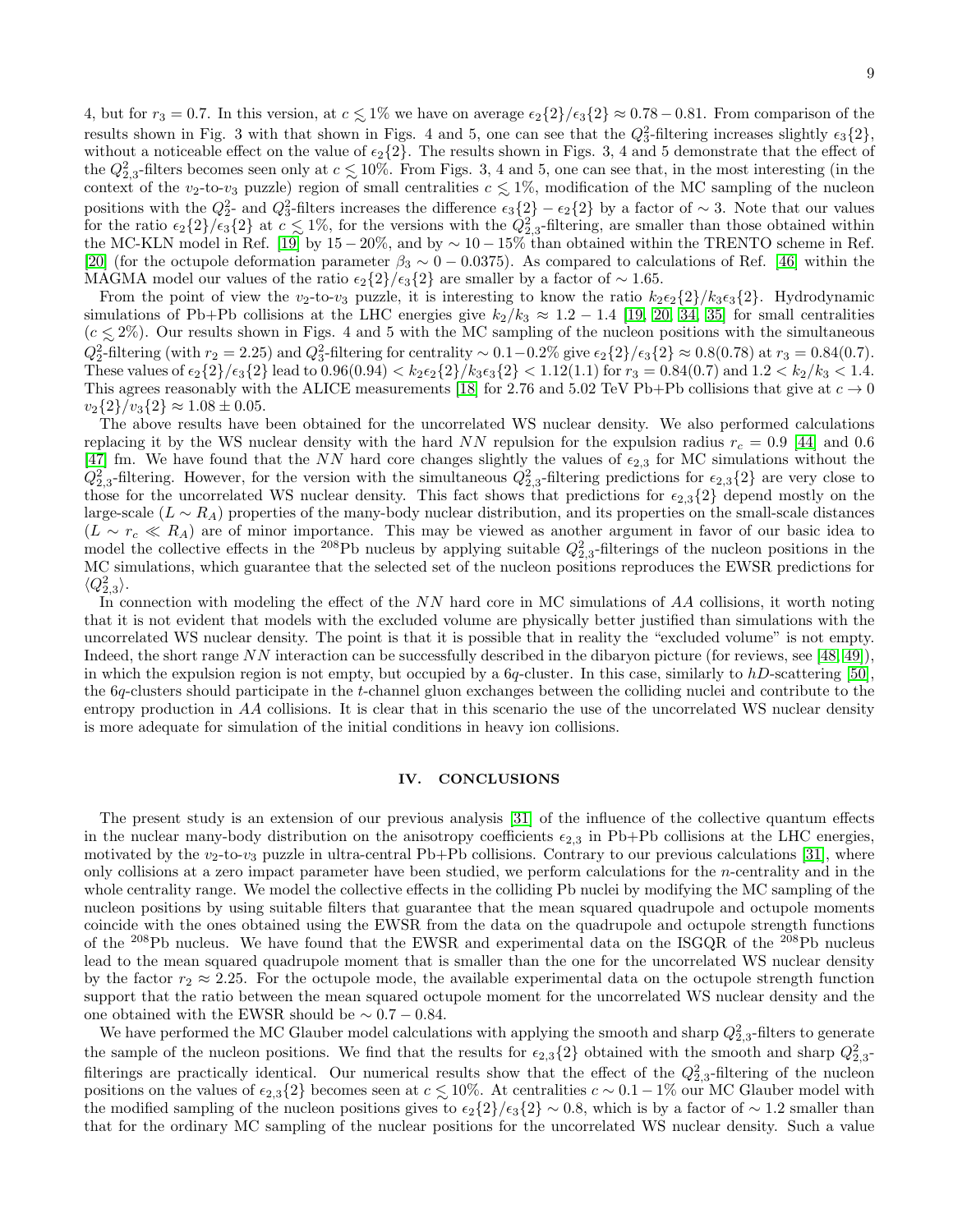of the ratio  $\epsilon_2\{2\}/\epsilon_3\{2\}$  allows to reach a reasonable agreement with the ratio  $v_2\{2\}/v_3\{2\} \approx 1.08 \pm 0.05$  at  $c \to 0$ obtained for 2.76 and 5.02 TeV Pb+Pb collisions by ALICE [\[18\]](#page-11-15) for the ratio  $k_2/k_3 \approx 1.35$ , which is consistent with the window  $1.2 < k_2/k_3 < 1.4$  supported by the hydrodynamic simulations of Refs. [\[19,](#page-11-16) [20,](#page-11-17) [34,](#page-12-4) [35\]](#page-12-5).

Although, our analysis demonstrates the importance of the collective effects for the geometry of the initial QGP fireball for a spherical nucleus, one can expect that the collective effects may be important for collisions of the non-spherical nuclei as well (e.g. for  $197\text{Au}+197\text{Au}$  and  $238\text{U}+238\text{U}$  collisions). The collective effects may be important for nuclear shape investigation [\[51\]](#page-12-21) and for interpretation of the results of the event shape engineering [\[52–](#page-12-22)[54\]](#page-12-23) in AA collisions at the RHIC and LHC energies, and at the NICA energy region, where the critical point effects may affect the medium expansion, and the account of suppression of the quadrupole fluctuations for the Au nucleus is especially important.

### Acknowledgments

I am grateful to S.P. Kamerdzhiev for helpful discussions on physics of the giant resonances and our method of calculation of the squared L-multipole moments. This work was partly supported by the RFBR grant 18-02- 40069mega.

# Appendix: Calculation of the mean squared multipole moments of the <sup>208</sup>Pb nucleus

For completeness, in this appendix we briefly review the method of Ref. [\[31\]](#page-12-1) for calculation of the mean squared multipole moments of the <sup>208</sup>Pb nucleus with the help of the EWSR [\[27,](#page-11-25) [33\]](#page-12-3), and give the ratios between the mean squared multipole moments obtained using the ordinary MC WS sampling of the nucleon positions and those calculated using the EWSR.

We assume that in the ground state the <sup>208</sup>Pb nucleus is spherical. We write the nuclear density in the WS form

<span id="page-9-0"></span>
$$
\rho_A(r) = \frac{\rho_0}{1 + \exp[(r - R_A)/d]} \tag{A1}
$$

with  $R_A = 6.62$  fm, and  $d = 0.546$  fm [\[55,](#page-12-24) [56\]](#page-12-25). We define the quadrupole and octupole moments in terms of the spherical harmonics,  $Y_{Lm}$ , with  $L = 2$  and 3. The needed isosinglet L-multipole operator reads (see, e.g. [\[27,](#page-11-25) [28,](#page-11-26) [30\]](#page-12-0))

$$
F_L = \sum_{i=1}^{A} r_i^L Y_{Lm}(\mathbf{n}_i)
$$
\n(A2)

with  $n_i = r_i/|r_i|$ . The mean squared L-multipole moment,  $\langle Q_L^2 \rangle$ , of a nucleus in the ground state can be defined quantum mechanically as

$$
\langle Q_L^2 \rangle = \langle 0 | F_L^+ F_L | 0 \rangle. \tag{A3}
$$

Classical calculation of  $\langle Q_L^2 \rangle$  for the uncorrelated WS nuclear density gives<sup>3</sup>

<span id="page-9-1"></span>
$$
\langle Q_L^2 \rangle_{WS} = \langle F_L^+ F_L \rangle_{WS} = \frac{A(2L+1)\langle r^{2L} \rangle}{4\pi} \,. \tag{A4}
$$

Of course, this formula becomes invalid if one includes the effect of the short range hard core NN correlations. But their effect is not very strong (see below). To perform quantum calculation of  $\langle Q_L^2 \rangle$  of the <sup>208</sup>Pb nucleus we use the EWSR (for a review, see [\[33\]](#page-12-3)) for strength function,  $S(\omega)$  of the operator  $F<sub>L</sub>$ . It is defined as

$$
S(\omega) = \sum_{n} |\langle n|F_L|0\rangle|^2 \delta(\omega - \omega_n), \qquad (A5)
$$

<sup>&</sup>lt;sup>3</sup> We ignore in this appendix a very small effect of the c.m. nucleon correlations. However, in our numerical simulations they have been treated properly.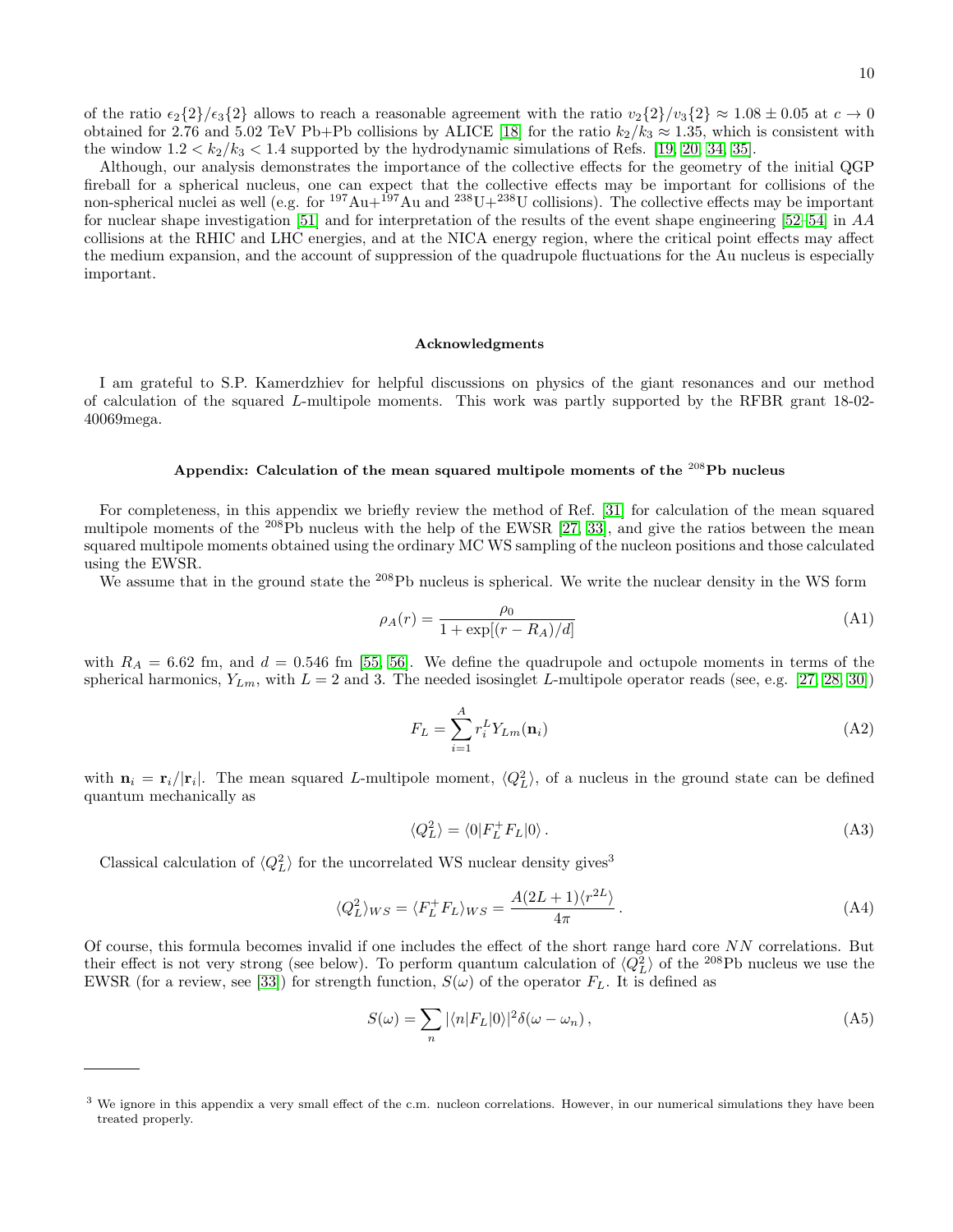where  $\omega_n = E_n - E_0$  and  $E_n$  are the nucleus state energies. In terms of moments of the strength function, given by

$$
m_k = \int_0^\infty d\omega \omega^k S(\omega), \qquad (A6)
$$

we can write  $\langle 0|F_L^+F_L|0\rangle = m_0$ . It is convenient to rewrite it as

<span id="page-10-0"></span>
$$
\langle 0|F_L^+F_L|0\rangle = \frac{m_1}{E_c},\tag{A7}
$$

where

$$
E_c = m_1/m_0 \tag{A8}
$$

is the so called the centroid energy  $E_c$ , which can be viewed as the typical excitation energy for the operator  $F<sub>L</sub>$  acting on the ground state. The representation  $(A7)$  is more convenient than the one via  $m_0$ , because the experimental errors in the normalization of the strength function are not important for the ratio  $m_1/m_0$ , and the moment  $m_1$  can be exactly calculated with the help of the EWSR, which for  $L \geq 2$  [\[27,](#page-11-25) [30,](#page-12-0) [33\]](#page-12-3) gives

$$
m_1 = \frac{AL(2L+1)^2 \langle r^{2L-2} \rangle}{8\pi m_N},
$$
\n(A9)

where  $m_N$  is the nucleon mass. Thus, we have

<span id="page-10-1"></span>
$$
\langle Q_L^2 \rangle_{EWSR} = \frac{AL(2L+1)^2 \langle r^{2L-2} \rangle}{8\pi m_N E_c} \,. \tag{A10}
$$

Comparing [\(A10\)](#page-10-1) with [\(A4\)](#page-9-1), we see that the ratio between the mean squared multipole moments for the ordinary MC sampling of the nucleon positions and that for quantum calculation with the help of the EWSR reads

<span id="page-10-3"></span>
$$
r_L = \frac{\langle Q_L^2 \rangle_{WS}}{\langle Q_L^2 \rangle_{EWSR}} = \frac{2m_N E_c \langle r^{2L} \rangle}{L(2L+1)\langle r^{2L-2} \rangle} \,. \tag{A11}
$$

We calculate the centroid energy using the Breit-Wigner parametrization of the strength function. Since the strength function is proportional to the imaginary part of the polarisability(susceptibility)  $\alpha$  (which, as usual, should satisfy the relation  $\alpha(-\omega^*) = \alpha^*(\omega)$  [\[57\]](#page-12-26)) for the operator  $F_L$ , for each resonance a double Breit-Wigner parametrization with the poles at  $\pm \omega_R - i\Gamma_R/2$  (with the same residues) should be used (see Eq. (20) of [\[32\]](#page-12-2)). For N resonances this gives

<span id="page-10-2"></span>
$$
E_c = \left[\sum_{i=1}^{N} \frac{2f_i}{\pi \omega_i} \text{arctg2}\omega_i / \Gamma_i\right]^{-1} \tag{A12}
$$

with  $f_i$  the fraction of the *i*th resonance contribution to the EWSR.

For the isoscalar  $F_2$  operator, the EWSR for the <sup>208</sup>Pb nucleus is practically exhausted by the isoscalar giant quadrupole resonance with  $\omega \approx 10.89$  MeV and  $\Gamma \approx 3$  MeV [\[58\]](#page-12-27). Formula [\(A12\)](#page-10-2) with these parameters gives  $E_c \approx 11.9$  MeV, then from [\(A11\)](#page-10-3) one can obtain  $r_2 \approx 2.25$ . Thus, we see that probabilistic treatment of the <sup>208</sup>Pb nucleus with the WS nuclear density overestimates the 3D quadrupole fluctuations. It is clear that this can lead to incorrect predictions for the 2D fluctuations of the initial QGP fireball in AA collisions as well. As in [\[31\]](#page-12-1), our strategy to cure this problem is to modify the MC sampling of the nucleon positions by applying a suitable filter that generates the nuclear configurations with the mean squared quadrupole moment consistent with the EWSR.

To calculate  $r_3$  we need the strength function for  $F_3$ . For the <sup>208</sup> Pb nucleus, the function  $S(\omega)$  for the operator  $F_3$  is distributed in a broad range of  $\omega$ . There are several very narrow peaks in the low-energy region  $\omega \lesssim 7$  MeV, [\[59–](#page-12-28)[61\]](#page-12-29), in which the low lying  $3^-$  state with  $\omega \approx 2.615$  MeV exhausts  $\sim 20-25\%$  of the EWSR [\[59](#page-12-28)[–61\]](#page-12-29) and several more states in the region 4.7  $\leq \omega \leq 7$  MeV (so called the low-energy octupole resonance (LEOR) region) that exhaust about 8 − 13% of the EWSR [\[59,](#page-12-28) [60\]](#page-12-30). In the high-energy region there is a broad resonance at  $\omega \sim 16 - 20$  MeV with  $\Gamma \sim 5-8$  Mev [\[58,](#page-12-27) [61](#page-12-29)[–65\]](#page-12-31). The measured EWSR fraction of the high-energy octupole resonance (HEOR) varies from  $\sim 20 - 50\%$  [\[63,](#page-12-32) [64\]](#page-12-33) to  $\sim 60 - 90\%$  [\[58,](#page-12-27) [61,](#page-12-29) [62,](#page-12-34) [65\]](#page-12-31). Using the data from Ref. [\[60\]](#page-12-30), that give 21% for the EWSR fraction of the 2.615 MeV 3<sup>−</sup> state, and 8.3% for the EWSR fraction of the LEOR region, together with parameters of the HEOR from Ref. [\[58\]](#page-12-27) ( $\omega \approx 19.6 \pm 0.5$  MeV,  $\Gamma \approx 7.4 \pm 0.6$  MeV with the EWSR fraction  $70 \pm 14\%$ ) we obtain  $r_3 \approx 0.84$ . However, if we take 25% for the EWSR fraction of the 2.615 MeV state as obtained in [\[61\]](#page-12-29), and the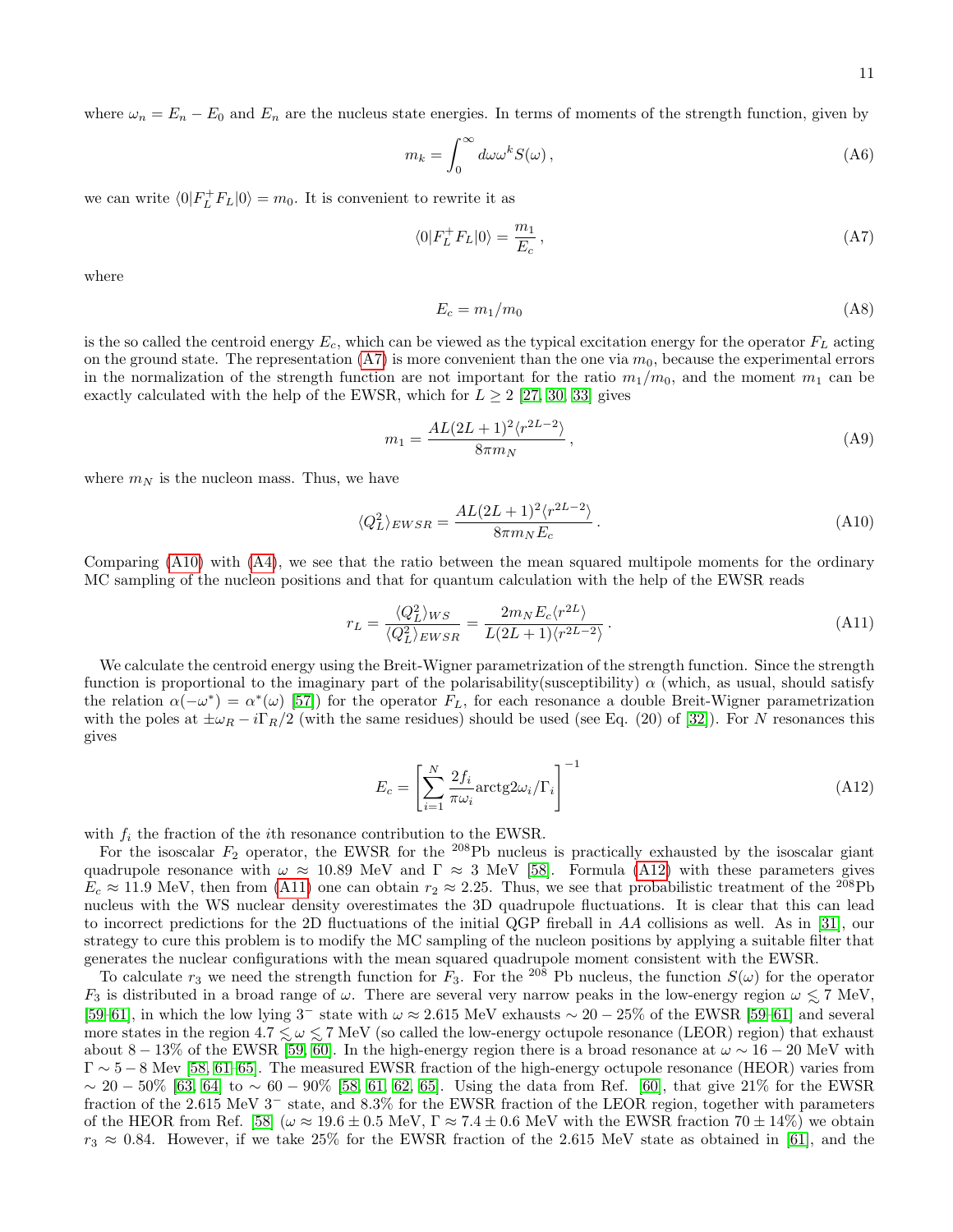parameters of the HEOR obtained in [\[63\]](#page-12-32) ( $\omega = 16$  MeV,  $\Gamma = 6$  MeV), then we obtain  $r_3 \approx 0.7$ . Thus, we see that the experimental data on the octupole strength function of the <sup>208</sup>Pb nucleus support that  $r_3 \leq 1$ . But due to the experimental uncertainties for the octupole strength function, we have uncertainties in the value of  $r_3$  about 15−20%. In the present analysis we perform calculations for two values  $r_3 = 0.84$  and 0.7.

The above values of the coefficients  $r_2$  and  $r_3$  correspond to the MC sampling of the nucleon positions with the uncorrelated WS nuclear density. Calculations using the WS distribution with restrictions on the minimum nucleonnucleon distances, to mimic the NN hard core, give somewhat different values of  $r_{2,3}$ . However, the effect of the NN hard core on  $r_{2,3}$  is relatively small: we obtained the reduction of  $r_2$  by the factor 0.78(0.926), and the reduction of  $r_3$  by the factor 0.81(0.928) for the core radius  $r_c = 0.9(0.6)$  fm.

In the present analysis we modify the MC sampling of the nucleon positions only with the filters for the isoscalar  $L = 2$  and 3 moments, which correspond to the nuclear shape fluctuations. We do not use a filter for the  $L = 0$  mode, that corresponds to the pure radial fluctuations. The radial fluctuations may be characterized by the squared moment for the monopole isoscalar operator  $F_0 = \sum_{i=1}^A (r_i^2 - \langle r^2 \rangle)$ . The EWSR for this operator gives  $m_1 = 2\langle r^2 \rangle/m_N$  [\[66\]](#page-12-35). Using this formula, for the uncorrelated WS nuclear density, we obtain for the analogue of [\(A11\)](#page-10-3) in the case of the  $L = 0$  mode

<span id="page-11-28"></span>
$$
r_0 = \frac{m_N E_c}{2} \left[ \frac{\langle r^4 \rangle}{\langle r^2 \rangle} - \langle r^2 \rangle \right].
$$
 (A13)

For the isoscalar  $L = 0$  mode the EWSR is practically exhausted by the isoscalar giant monopole resonance with  $\omega \approx 13.6 - 13.9 \text{ MeV}$  and  $\Gamma \approx 3 \text{ MeV}$  [\[58,](#page-12-27) [67\]](#page-12-36). These parameters give  $E_c \approx 15 \text{ MeV}$ , and calculation using [\(A13\)](#page-11-28) for the WS distribution [\(A1\)](#page-9-0) gives  $r_0 \sim 1.6$ . This means that for the MC sampling of the nuclear configurations with the uncorrelated WS nuclear density the magnitude of the pure radial fluctuations is somewhat overpredicted as compared to that extracted from the experimental monopole strength function. However, we have found that adding the filtering for the  $L = 0$  mode, that decreases the mean squared  $L = 0$  moment to its EWSR value, practically does not affect the azimuthal coefficients  $\epsilon_{2,3}$ . Therefore we do not use filtering for the  $L = 0$  fluctuations.

- <span id="page-11-0"></span>[1] T. Hirano, P. Huovinen, K. Murase, and Y. Nara, Prog. Part. Nucl. Phys. 70, 108 (2013) [\[arXiv:1204.5814\]](http://arxiv.org/abs/1204.5814).
- [2] R. Derradi de Souza, T. Koide, and T. Kodama, Prog. Part. Nucl. Phys. 86, 35 (2016) [\[arXiv:1506.03863\]](http://arxiv.org/abs/1506.03863).
- <span id="page-11-1"></span>[3] P. Romatschke and U. Romatschke, [arXiv:1712.05815.](http://arxiv.org/abs/1712.05815)
- <span id="page-11-2"></span>[4] J.-Y. Ollitrault Phys. Rev. D **46**, 229 (1992).
- <span id="page-11-3"></span>[5] F.G. Gardim, F. Grassi, M. Luzum, and J.-Y. Ollitrault, Phys. Rev. C85, 024908 (2012) [\[arXiv:1111.6538\]](http://arxiv.org/abs/1111.6538).
- <span id="page-11-18"></span>[6] H. Niemi, G.S. Denicol, H. Holopainen, and P. Huovinen, Phys. Rev. C87, 054901 (2013) [\[arXiv:1212.1008\]](http://arxiv.org/abs/1212.1008).
- <span id="page-11-4"></span>[7] M. Luzum and H. Petersen, J. Phys. G41, 063102 (2014) [\[arXiv:1312.5503\]](http://arxiv.org/abs/1312.5503).
- <span id="page-11-5"></span>[8] D. Teaney and L. Yan, Phys. Rev. C83, 064904 (2011) [\[arXiv:1010.1876\]](http://arxiv.org/abs/1010.1876).
- <span id="page-11-6"></span>[9] E. Retinskaya, M. Luzum, and J.-Y. Ollitrault, Nucl.Phys. A926, 152 (2014) [\[arXiv:1401.3241\]](http://arxiv.org/abs/1401.3241).
- <span id="page-11-7"></span>[10] M.L. Miller, K. Reygers, S.J. Sanders, and P. Steinberg, Ann. Rev. Nucl. Part. Sci. 57, 205 (2007) [\[nucl-ex/0701025\]](http://arxiv.org/abs/nucl-ex/0701025), and references therein.
- <span id="page-11-8"></span>[11] M. Rybczynski, G. Stefanek, W. Broniowski, and P. Bozek, Comput. Phys. Commun. 185, 1759 (2014) [\[arXiv:1310.5475\]](http://arxiv.org/abs/1310.5475).
- <span id="page-11-9"></span>[12] G. Policastro, D.T. Son, and A.O. Starinets, Phys. Rev. Lett. 87, 081601 (2001) [\[hep-th/0104066\]](http://arxiv.org/abs/hep-th/0104066).
- <span id="page-11-10"></span>[13] G. Policastro, D.T. Son, and A.O. Starinets, JHEP 09, 043 (2002) [\[hep-th/0205052\]](http://arxiv.org/abs/hep-th/0205052).
- <span id="page-11-11"></span>[14] J.S. Moreland, J.E. Bernhard, and S.A. Bass, Phys. Rev. C92, 011901 (2015) [\[arXiv:1412.4708\]](http://arxiv.org/abs/1412.4708).
- <span id="page-11-12"></span>[15] B. Schenke, P. Tribedy, and R. Venugopalan, Phys. Rev. Lett. 108, 252301 (2012) [nucl-th/1202.6646].
- <span id="page-11-13"></span>[16] F. Gelis, G. Giacalone, Pablo Guerrero-Rodríguez, C. Marquet, and J.-Y. Ollitrault, [arXiv:1907.10948.](http://arxiv.org/abs/1907.10948)
- <span id="page-11-14"></span>[17] S. Chatrchyan et al. [CMS Collaboration], JHEP 1402, 088 (2014) [\[arXiv:1312.1845\]](http://arxiv.org/abs/1312.1845).
- <span id="page-11-15"></span>[18] S. Acharya et al. [ALICE Collaboration], JHEP 1807, 103 (2018) [\[arXiv:1804.02944\]](http://arxiv.org/abs/1804.02944).
- <span id="page-11-16"></span>[19] C. Shen, Z. Qiu, and U. Heinz, Phys. Rev. C92, 014901 (2015) [\[arXiv:1502.04636\]](http://arxiv.org/abs/1502.04636).
- <span id="page-11-17"></span>[20] P. Carzon, S. Rao, M. Luzum, M. Sievert, and J. Noronha-Hostler, [arXiv:2007.00780.](http://arxiv.org/abs/2007.00780)
- <span id="page-11-19"></span>[21] D. Kharzeev and E. Levin, Phys. Lett. B523, 79 (2001), [\[arXiv:nucl-th/0108006\]](http://arxiv.org/abs/nucl-th/0108006)
- <span id="page-11-20"></span>[22] D. Kharzeev, E. Levin, and M. Nardi, Nucl. Phys. A747, 609 (2005) [\[arXiv:hep-ph/0408050\]](http://arxiv.org/abs/hep-ph/0408050).
- <span id="page-11-21"></span>[23] J.-B. Rose, J.-F. Paquet, G.S. Denicol, M. Luzum, B. Schenke, S. Jeon, and C. Gale, Nucl. Phys. A931, 926 (2014) [\[arXiv:1408.0024\]](http://arxiv.org/abs/1408.0024).
- <span id="page-11-22"></span>[24] P. Alba, V. Mantovani Sarti, J. Noronha, J. Noronha-Hostler, P. Parotto, I. Portillo Vazquez, and C. Ratti, Phys. Rev. C98, 034909 (2018) [\[arXiv:1711.05207\]](http://arxiv.org/abs/1711.05207).
- <span id="page-11-23"></span>[25] L.M. Robledo and G.F. Bertsch, Phys. Rev. C84, 054302 (2011) [1107.3581].
- <span id="page-11-24"></span>[26] S.E. Agbemava, A.V. Afanasjev, and P. Ring, Phys. Rev. C93, 044304 (2016) [1603.03414].
- <span id="page-11-25"></span>[27] A. Bohr and B.R. Mottelson, *Nuclear structure*, vol. II. W.A. Benjamin, Inc., New York, 1975.
- <span id="page-11-26"></span>[28] W. Greiner and J.A. Maruhn, Nuclear models, Berlin, Springer, 1996.
- <span id="page-11-27"></span>[29] S. Kamerdzhiev, J. Speth, and G. Tertychny, Phys. Rept.  $393$ , 1 (2004) [\[nucl-th/0311058\]](http://arxiv.org/abs/nucl-th/0311058).